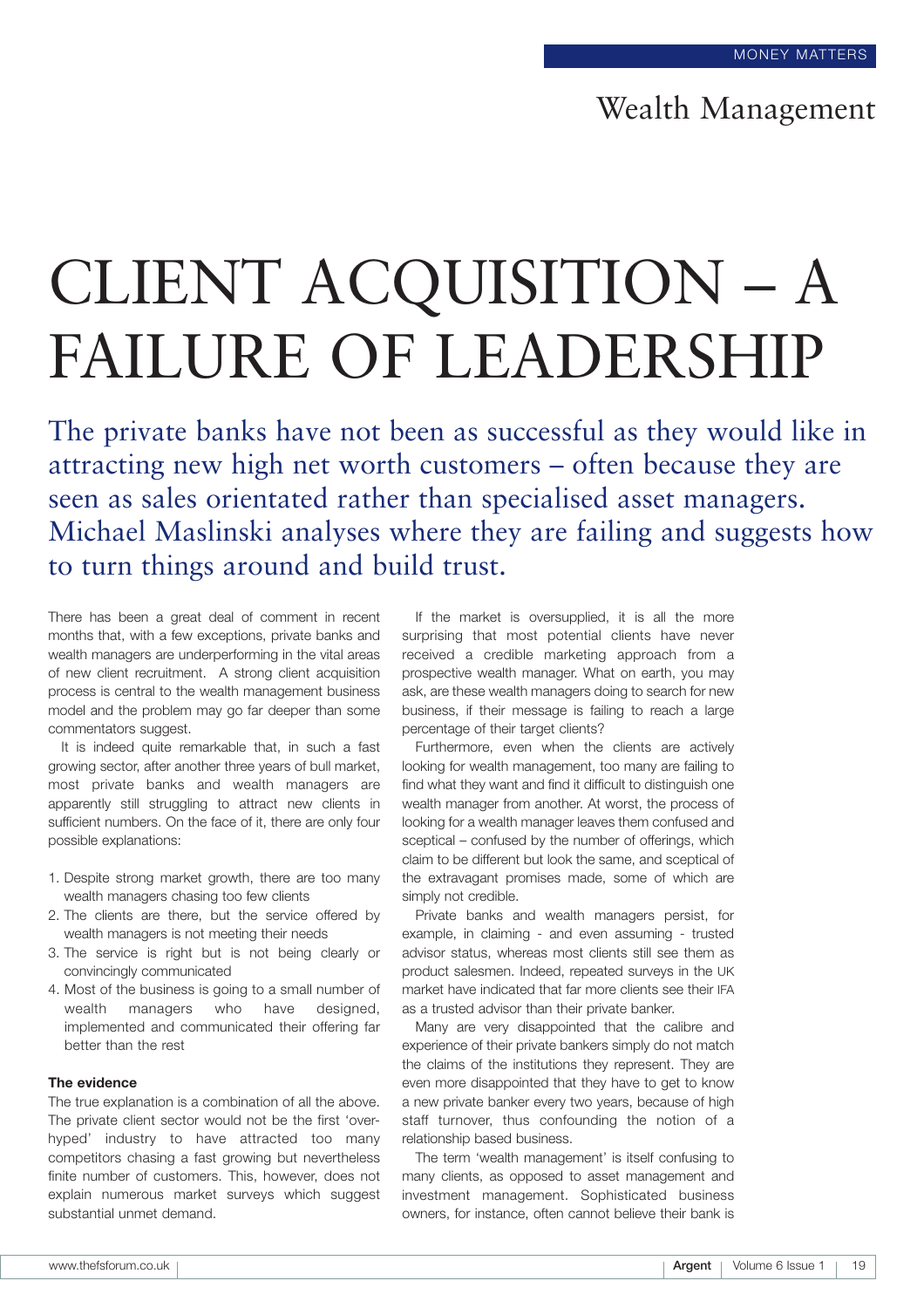# If the market is oversupplied, it is all the more surprising that most potential clients have never received a credible marketing approach from a prospective wealth manager.

capable of providing comprehensive advice across all their financial affairs in the manner described in the brochures. It simply does not ring true to their experience of the organisations concerned.

Even the much used word 'independent' is not always convincing. It is typically based on the notion of open architecture which essentially means outsourcing stock selection. In the same breath, however, many banks will tell clients that stock selection accounts for less than 10% of investment performance, whilst asset allocation, which they keep in house, accounts for 90%. Far from helping their case, extravagant or unrealistic marketing claims undermine trust and confidence, even in the core offering.

## Many are very disappointed that the calibre and experience of their private bankers simply do not match the claims of the institutions they represent.

Of course there are exceptions and there are obvious examples of institutions which have been outstandingly successful in promoting their brands and attracting new clients. Quite clearly, they are receiving a disproportionately high percentage of the available new business.

It is also true that most institutions have at least some private bankers with the experience and capability to deliver the promise. But if only a minority of lucky clients actually reach these individuals, the bank can scarcely complain if its reputation and its brand are affected more by the experience of the majority than the lucky minority.

Before considering how to deal with such a fundamental problem, it is perhaps worth analysing the causes.

#### **The causes**

The 'high level' explanation is that whilst private banks and wealth managers have been enormously successful in expanding product range over the last decade, they have not been so successful in training private bankers who can deliver what they promise or in designing an organisation which makes this possible.

I suggest that the reasons for the failure to engage large sections of the potential market lie in three main areas:

#### **1. Unconvincing Client Proposition**

For most wealth managers, their core expertise lies in asset management and possibly banking, but they promote themselves as 'wealth managers' to suggest some form of 'added value'. Most have so far failed to develop a really convincing proposition, which distinguishes wealth management from asset management, based on a proper assessment of client needs and of their own perceived capabilities.

They also promote themselves as 'trusted advisors', despite the fact most chief executives freely acknowledge the acute shortage of competent private bankers capable of sustaining a trusted advisor relationship. Even the term 'relationship' is sometimes questionable, given the rapid turnover of staff. Relationship, highlighted in the literature as a core strength, it is too frequently an area of weakness which attracts a great deal of criticism from clients and introducers.

It is not good business sense to design and market a proposition which rests so heavily on staff who don't always exist and, for some wealth managers, the proposition needs to be restated to recognise the reality, placing more emphasis on the areas of genuine competence.

#### **2. Management and Training**

The merry-go round of relationship managers leaves a fundamental flaw in the business model, for the reasons stated above. Higher and higher salaries cannot be the answer, as they undermine the economic model, and the sector needs to reflect on the failure of management to deliver and retain properly trained relationship managers in sufficient numbers to meet demand.

Whilst much has been invested in product knowledge training, few private bankers have been trained in the art of giving impartial advice - which requires considerable skill and aptitude - as opposed to selling products. There is too little understanding of the consultancy skills required, let alone the necessary training and development.

The problem is compounded by targeting and sales management systems which are fine for the retail market, but do not encourage the behaviour and culture to develop a trusted advisor relationship. The sector is in dire need of an alternative approach to managing the sales force.

One chief executive was recently quoted as saying that if he had the right staff he would win. It is one of the principal challenges of management to train and develop the right staff and to provide the leadership,